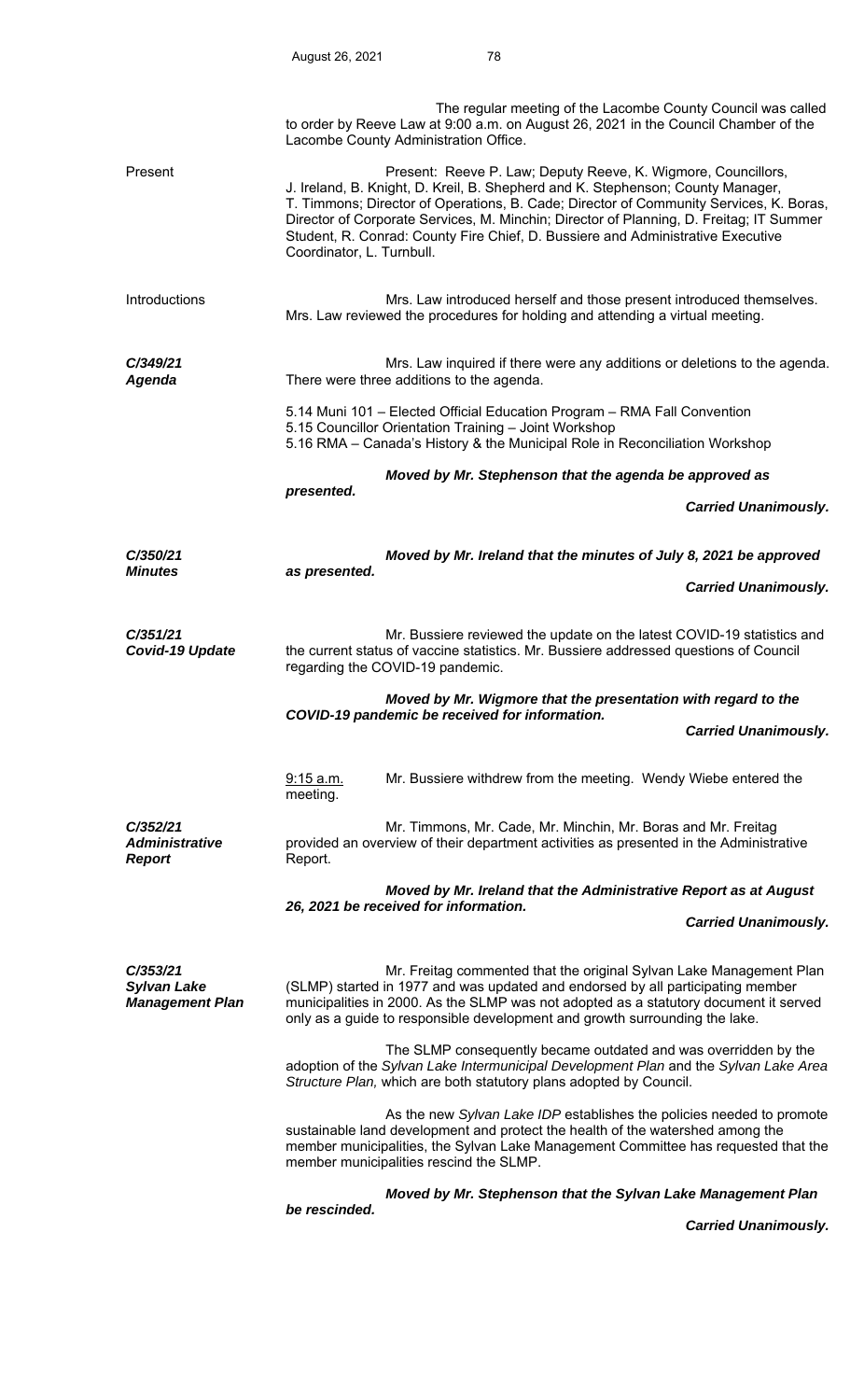*C/354/21 Village of Alix/Lacombe County IDP/ICF Committee Terms of Reference* 

 Mr. Timmons advised that the Village of Alix/Lacombe County IDP/ICF Committee held its first meeting on July 13, 2021. A draft terms of reference has been developed for the Committee and as the Committee was established by the respective municipalities it is appropriate that both municipalities approve the terms of reference. Mr. Timmons provided an overview of the Terms of Reference.

# *Moved by Mr. Ireland that the Village of Alix and Lacombe County IDP/ICF Committee Terms of Reference be approved as presented.*

### *Carried Unanimously.*

*C/355/21 Lacombe & District Chamber of Commerce Gala Awards* 

 Mr. Timmons advised that the Lacombe & District Chamber of Commerce Business & Community Awards Gala will be held on October 21, 2021. As the County provides sponsorship for the Farm Family of the Year two tickets to the gala are provided.

 *Moved by Mrs. Knight that six additional tickets be purchased for the Lacombe & District Chamber of Commerce Business & Community Awards Gala being held on October 21, 2021.* 

### *Carried Unanimously.*

*C/356/21 RMA Convention*  Mr. Timmons advised that an invitation has been received for Council to meet with the Minister of Municipal Affairs, Ric McIver during the RMA Fall Convention. *Meeting with Minister Moved by Ms. Shepherd that the County Manager be directed to set* 

*up a meeting with the Minister of Municipal Affairs, Ric McIver during the RMA Fall Convention.* 

 *Carried Unanimously.* 

*C/357/21 Muni 101 Elected Official Education Program* 

 Mr. Timmons informed Council that the Muni 101 – Elected Officials Education Program will be held at various locations across the Province and also in coordination with RMA Fall Convention. Council agreed they will attend the Muni 101 course during the RMA Fall Convention.

*Moved by Mrs. Kreil that Council be authorized to attend the Muni 101 – Elected Officials Education Program on November 22 and 23, 2021 during the RMA Fall Convention.* 

## *Carried Unanimously.*

Bylaw No. 1349/21 Speed Control Bylaw **Presentation** 

 Mr. Cade presented Bylaw No. 1349/21, a bylaw of Lacombe County for the purpose of regulating and controlling the speed of vehicles within Lacombe County.

 A review of the speed limits posted, temporary speed limit postings as well as recent road improvements and safety issues have identified the following changes which are reflected in Bylaw No. 1349/21:

- Change the speed limit for all roads within the Hamlet of Rosedale from 50 km/hr. to 30 km/hr.
- Add Twp. Rd. 39-4 (Aspelund Extension) to Schedule "F", 90 km/hr.
- Amend Twp. Rd. 39-2 in Schedule "C", reducing the length from the full 1.6 km to the 800 meters adjacent to Kayton Estates.
- Minor housekeeping changes.

Bylaw No. 1349/21 will repeal the current speed control Bylaw No.

1329/20.

Mr. Cade addressed questions of Council.

 Roxanne Grey, # 25 Rosedale Avenue, Rosedale resident provided comments on the following:

- The number of incidents and near misses near her home
- Issues with backing onto the road from residential driveways
- Thanked Council for reducing speed limit if Bylaw approved
- A further option for future consideration one-way option
- How a one-way system would accommodate and facilitate safe movement
- How a one-way system would be impactful but would provide shoulders on the roads and perhaps a proper trail lane
	- Problem with snow buildup due to the current guard rail
- 30 km. zone would make a significant difference but there is an opportunity to redirect traffic patterns by creating a one-way system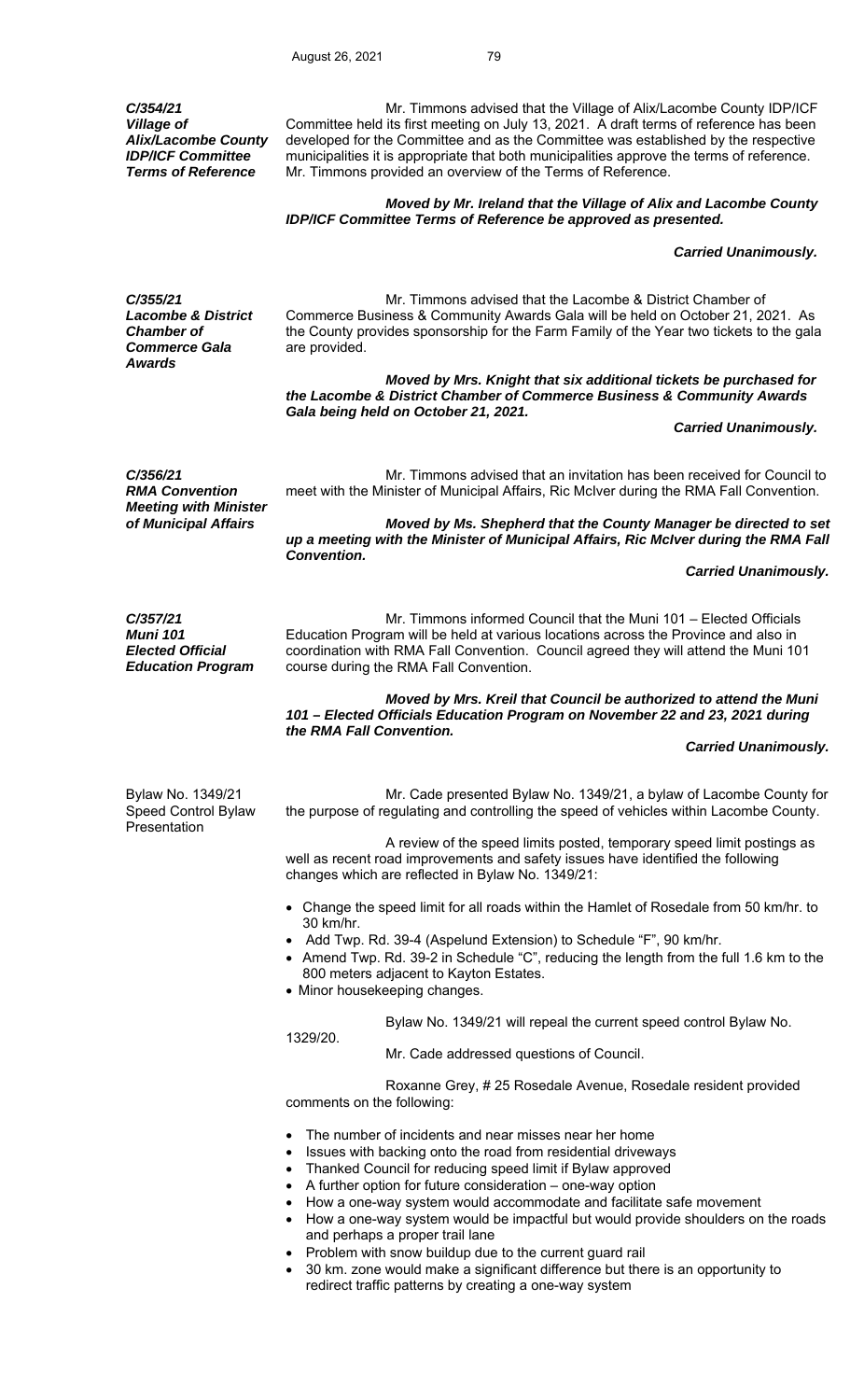Ms. Shepherd inquired if neighbors are in favor of a one-way system. Ms. Grey advised that she has spoken to some neighbors and they agree, but it would be impactful for a number of other neighbors. Have not spoken to entire community.

 Mrs. Law commented that one-way proposal was heard in the past, Ms. Grey advised some neighbors have stopped by and brought up this issue and seem to think it has merit.

 Ivor, Rosedale Resident for 19 years (attended meeting virtually) provided comments on the following:

- Submissions of nomination papers to run for Councillor for Division 4
- While campaigning undertook a straw poll on speed limit issue
	- Reviewed summary that he emailed to the County with regard to:
		- $\checkmark$  Why are renters not allowed a voice if they received the letter  $\checkmark$  There are multiple renters in Rosedale
		- There are multiple renters in Rosedale
		- $\checkmark$  Spoke to 34 property owners everyone's primary concern is safety
		- $\checkmark$  Question if change of speed will provide for safety
		- $\checkmark$  18 said they want 50 km., 7 want 40 km. and 9 want 30 km.
		- $\checkmark$  I want 50 km with enforcement, my wife wants 30 km. but we only have 1 survey response
		- Straw poll support is primarily for status quo but would be supportive of 40 km.
		- $\checkmark$  30 km. would have a long-term negative impact on residents leaving every day
		- $\checkmark$  Suggest the County improve enforcement
		- $\checkmark$  Mentioned one-way but majority felt they would not support at this time

Sheila McIlwain, Rosedale resident provided comments on the following:

- Currently building home in Rosedale
- Corner is a dangerous place
- Problem with some driving over the posted 50 km.
- Pedestrian and bike safety needs require more space
- Drove around at 30 km and do not think people would like it, does not work well except at the curve
- Would like to see a path for people to safely move

 Ms. Shepherd inquired if there could be a flashing sign used for the 50 km. speed limit that records speed. Mr. Cade advised that such a sign has been used in the past, these are rotated for use around the County

 Mrs. Kreil inquired if a 30 km. limit would be implemented on the curve only. Mr. Cade advised multiple speed limits could be implemented but there are only a couple of hundred feet of roads. Mrs. Kreil commented that 30 km. seems slow.

 Mr. Stephenson inquired if there is a vehicle count. Mr. Cade advised that there are 1600 vehicle per day. The City area has no traffic count, but projections are 1700. Mr. Stephenson inquired if a 30 km. speed limit would cause congestion. Mr. Cade commented that he does not foresee this as an issue except perhaps during school hours. Mr. Cade advised that City of Lacombe school zones and Highway 12 through the City of Lacombe are posted at 30 km. per hour.

 Kirby Gudmundson – 1 Montrose Street, Rosedale resident provided the following comments:

- Have seen vehicles going 80 to 100 km.
- Full support to put it down to 30 km. then they will go 40 km.
- Agree with one way concept

.

- 30 km. would deter short cuts
- Local traffic sign would help

 Mrs. Law inquired if there were further comments from the public. There were no further comments.

Mr. Wigmore commented that speed and backing onto the road are issues. Mr. Cade agreed these are issues. Mr. Cade commented that a one-way system would have the main road part down the centre and  $\frac{1}{2}$  a lane on each side to be utilized otherwise. Mr. Cade added that more time is needed to study on this concept in the future.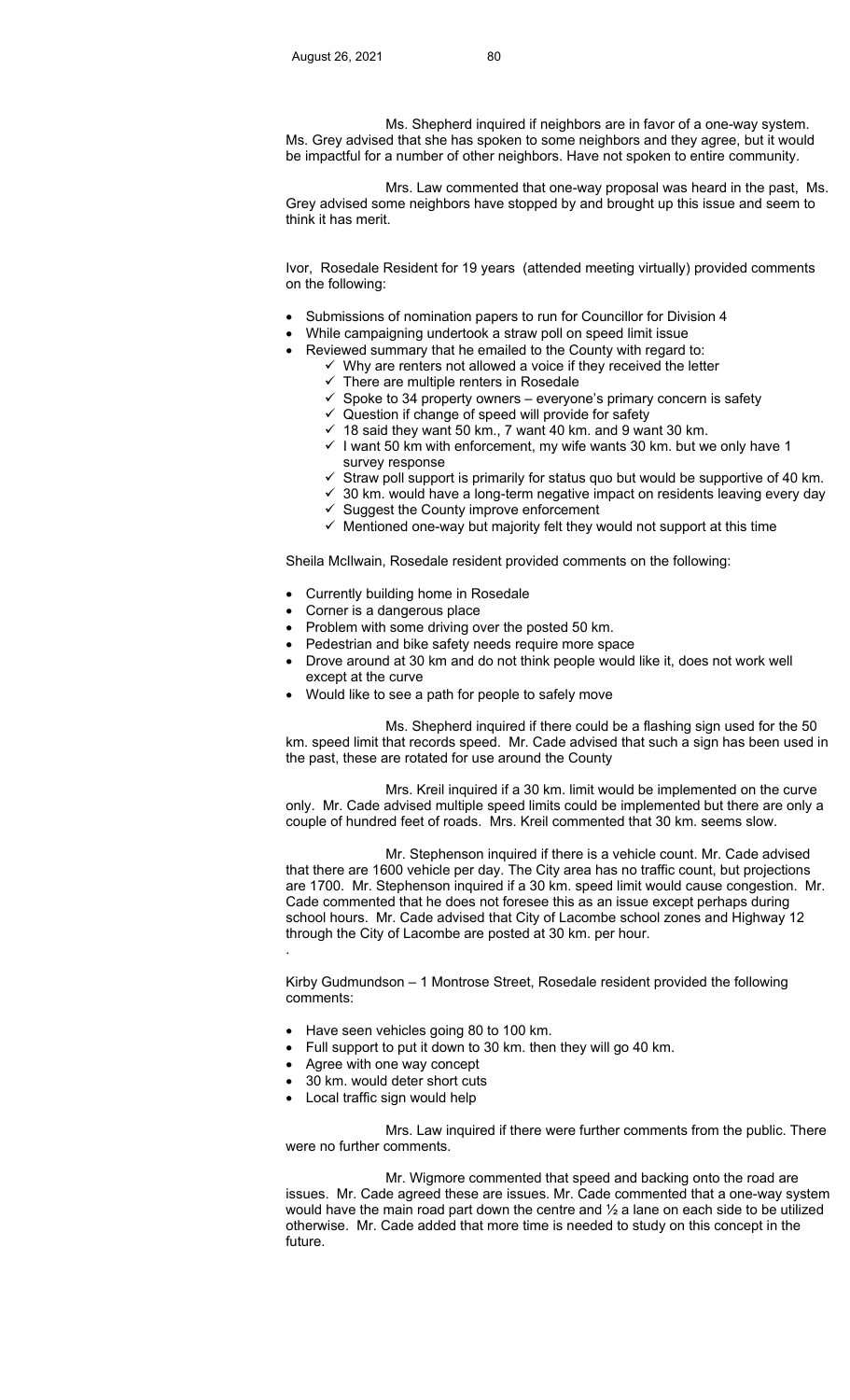Mrs. Law inquired as to the length of road involved. Mr. Cade advised that there is approximately 1 km. of road in entirety. Mrs. Law commented that 30 km. per hour would add an extra minute to someone's travel time. Mrs. Law advised that with regard to enforcement a flashing sign would be effective. Mrs. Law added that a discussion with regard to the one-way option should take place at a future Committee of the Whole meeting.  *Moved by Mr. Ireland that Bylaw No. 1349/21, a bylaw of Lacombe County for the purpose of regulating and controlling the speed of vehicles within Lacombe County. be now read a first time.* 

*C/359/21 Bylaw No. 1349/21 Second Reading* 

*Bylaw No. 1349/21 First Reading* 

*C/358/21* 

 *Moved by Mrs. Knight that Bylaw No. 1349/21 having been read a first time, now be read a second time.* 

 *Carried Unanimously.* 

 *Carried Unanimously.* 

*C/360/21 Bylaw No. 1349/21 Present for Third Reading* 

*Bylaw No. 1349/21 Third Reading* 

*C/361/21* 

 *Moved by Mr. Stephenson that Bylaw No. 1349/21 having been read a first and second time now be presented for third reading.* 

 *Carried Unanimously.* 

 *Moved by Ms. Shepherd that Bylaw No. 1349/21 having been read a first and second time, now be read a third time and finally passed.* 

 *Carried Unanimously.* 

*C/362/21 Orientation Session Additional Municipalities* 

 Mr. Timmons advised that a one-day Councillor orientation session will be presented by Reynolds, Mirth, Richards and Farmer LLP on November 2, 2021. Mr. Timmons advised that other municipalities are interested in attending. As only two other municipalities can be accommodated an extra session may be required for those municipalities to hold their own orientation session.

 *Moved by Ms. Shepherd that two additional municipalities be invited to attend the Lacombe County Council orientation session to be presented by Reynolds*[LT1]*, Mirth, Richards and Farmer on November 2, 2021 at the Lacombe Memorial Centre.* 

 *Carried Unanimously.* 

*C/363/21 Municipal Role in Reconciliation Workshop* 

 Mr. Timmons advised that the RMA and AUMA are co-hosting workshops to provide municipal officials with a greater understanding on how to support reconciliation in their communities. Council can attend workshops being held virtually on September 13 or September 27, 2021.

*Moved by Mrs. Knight that Council be authorized to attend the Canada's History and the Municipal Role in Reconciliation Workshop being held virtually on September 13 or September 27, 2021.* 

 *Carried Unanimously.* 

11:35 a.m. Wendy Wiebe entered the meeting.

*C/364/21 Long-Term Road Construction Program* 

Mr. Cade presented the Long-Term Road Construction Program for 2022 to 2026. The goal of the schedule is to have enough projects on the schedule for a five-year plan and there is approximately three years left on the current schedule. Mr. Cade advised that 31 projects were evaluated with a consistent criteria and rating guide and 11 projects were identified to be added to the current schedule.

 Mr. Cade advised that the 2021 program is approximately three weeks ahead of schedule so this provides an opportunity to advance some projects from the approved schedule for 2022 up to 2021. The proposed schedule would move the following two projects from 2022 up to 2021:

C4023 (Township Road 40-2 west of Highway 766)

CCE7 (C&E Trail from Highway 2A south)

 Mr. Cade provided an overview of the Long-Term Road Construction Schedule for 2022 to 2026. Mr. Cade addressed questions of Council.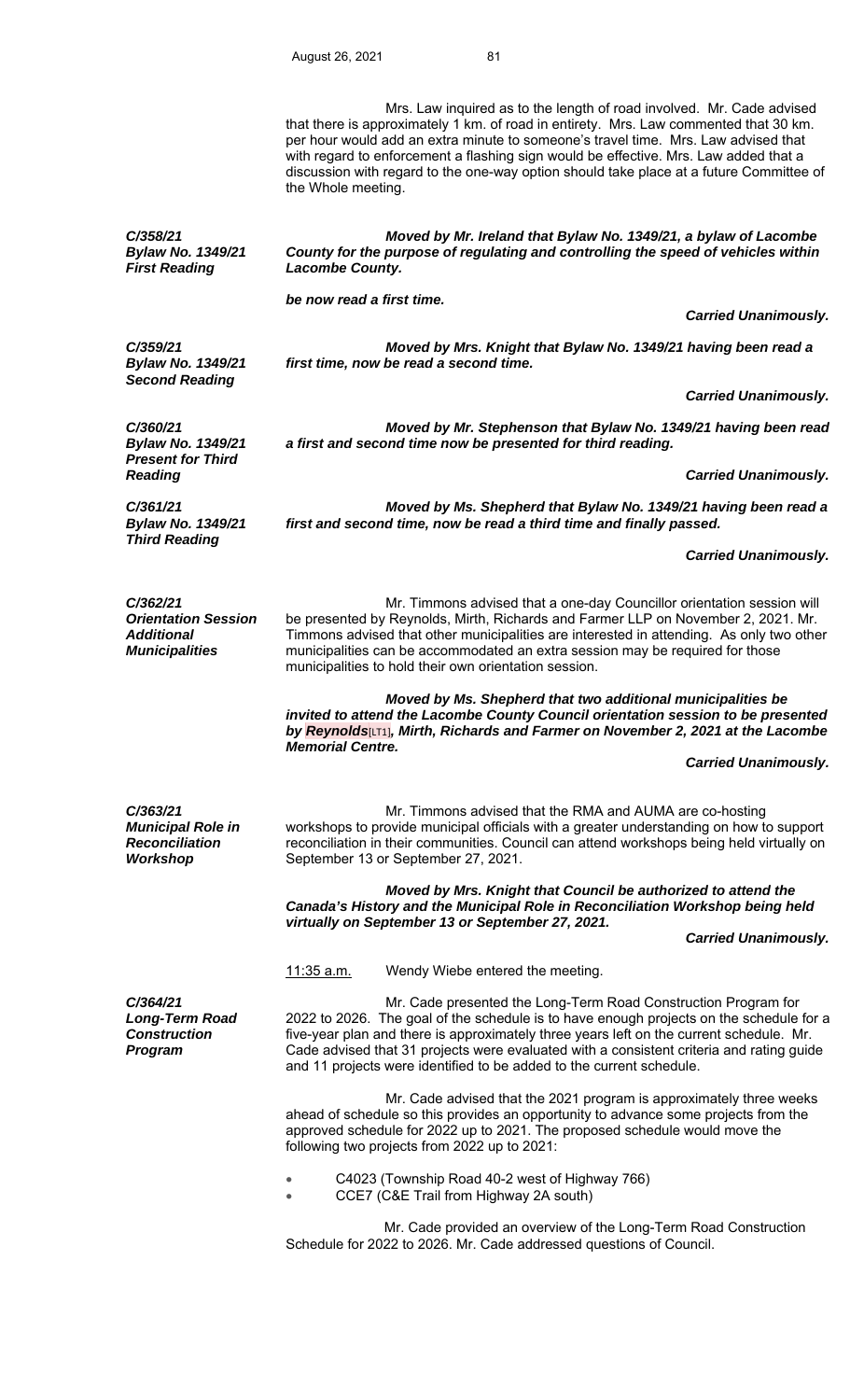## *Moved by Mrs. Knight that projects C4023 and CCE7 be moved from the 2022 Long-Term Road Construction Schedule to the 2021 construction schedule; and further, that the 2022 to 2026 Long-Term Road Construction Program be approved as presented.*

#### *Carried Unanimously.*

*C/365/21 Five-year Capital Plan Approved*  Mrs. Wiebe presented the Five-year Capital Plan which is now a requirement under the Municipal Government Act. This five-year plan consolidates all department capital project requests into one document and provides funding details for all capital requirements. The plan is a guide for future capital requirements and will be reviewed by Council on an annual basis. Mrs. Wiebe provided a review of the plan highlighting the following: 1) Background<br>2) Analysis - Fi 2) Analysis - Five-Year Plan<br>3) Analysis – Reserves Analysis – Reserves 4) Alternatives<br>5) Summary of Summary of Capital Requests 6) Detailed Listing by Department<br>7) Reserve Forecast Related to Ca Reserve Forecast Related to Capital and Balances Mr. Minchin and Mrs. Wiebe addressed questions of Council.  *Moved by Mrs. Shepherd that the Lacombe County 2021 to 2026 Capital Plan be approved as presented. Carried Unanimously.* 11:55 a.m. Mrs. Wiebe withdrew from the meeting. *C/366/21 2022 Community Peace Officers*  Mr. Boras advised that the Community Peace Officer (COP) Services has a three-year projected budget with a Capital Replacement Schedule in place for equipment replacements over *Capital Equipment* \$ 5,000. Under this schedule a 2015 Chevrolet Silverado 4x4 is scheduled for replacement in 2022. Replacement of these vehicles occurs every five years. Mr. Boras provided the approximate cost of the unit, trade-in value and estimated final cost. *Moved by Mr. Wigmore that the 2022 Community Peace Officers capital equipment purchases be approved as presented and that the County Manager be authorized to tender and award the capital purchases and dispose/transfer the used equipment: and further, that the 2022 capital equipment purchases be funded from the Peace Officer Equipment Reserve. Carried Unanimously.*  The meeting reconvened at 1:00 p.m. with all Councillors, Mr. Timmons, Mr. Minchin, Mr. Freitag, Mr. Cade, Mr. Boras and Mrs. Turnbull present. 1:00 p.m. Dion Burlock and Jennifer Berry entered the meeting. *C/367/21 2022 Agricultural Services Capital Equipment*  Mr. Burlock advised that in 2022, Agricultural Services proposes to purchase four 135 horsepower mechanical front wheel drive rubber-tired tractors to be utilized in the Agricultural Services Roadside Mowing Program and Operations Hamlet/Sub-Division Snowplow Program. These purchases are provided for in the approved 2021 Agricultural Services Capital Equipment Replacement Plan. Mr. Burlock provided the approximate cost of the units, trade-in values and estimated final costs. Mr. Burlock addressed questions of Council. *Moved by Mr. Wigmore that the County Manager be authorized to tender and award the Agricultural Services capital equipment as* 

*presented for an estimated value of \$680,000, and to dispose of the existing units at an estimated trade-in or private sale value of \$280,000; and further, that the difference between the purchase of the new units and the sale of the old units in the amount of \$400,000, be funded from the Agricultural Services Capital Equipment Reserve.* 

 *Carried Unanimously.*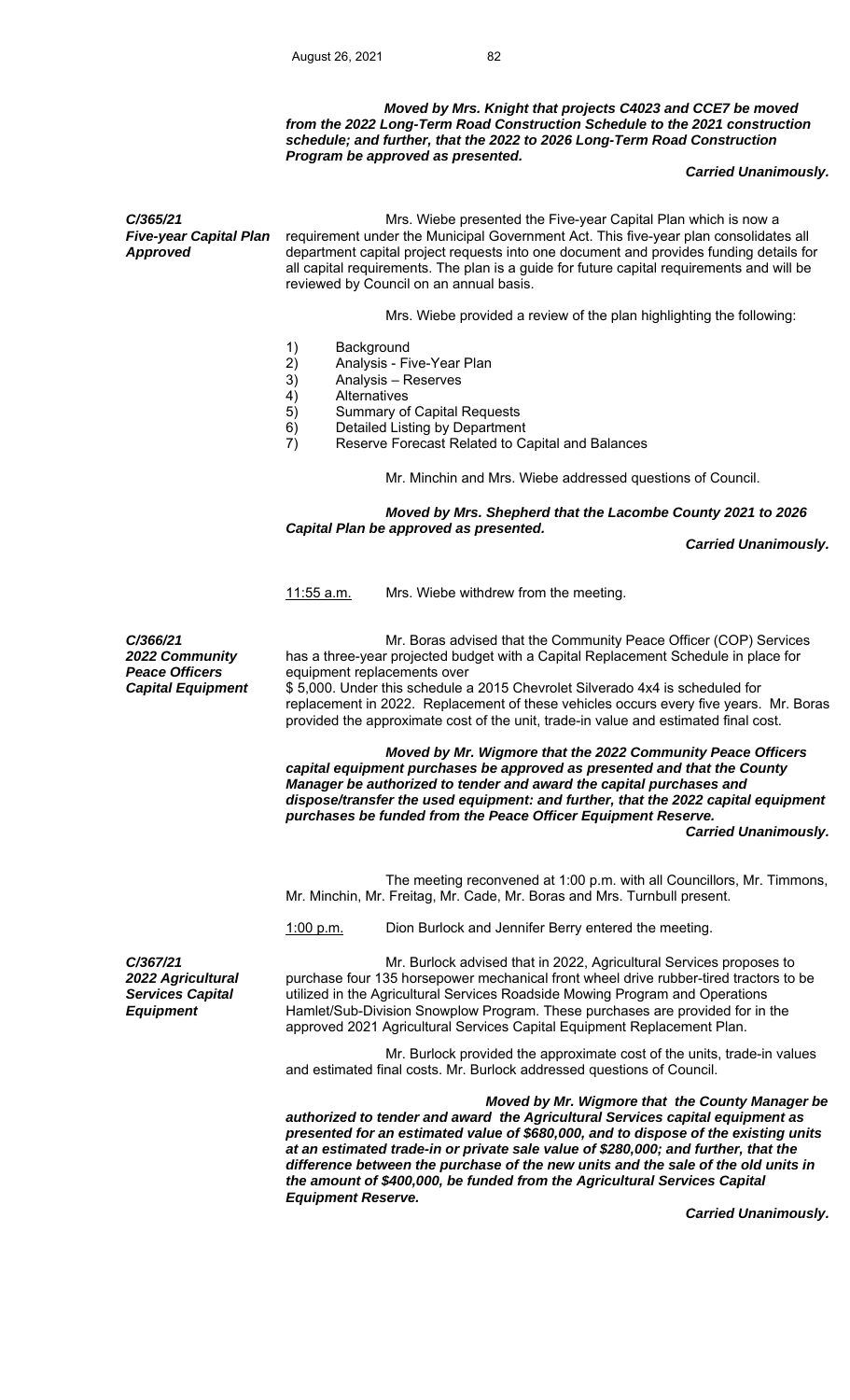*C/368/21 2021 Lacombe County Environmental Action Plan*  Ms. Berry provided an update on projects identified in the 2021 Environmental Action Plan (EAP). The EAP was approved in December 2020 by Council. The EAP is updated annually to identify projects or practice changes that will assist the County in meeting goals and targets in the priority areas in the Environmental Management Plan. Mrs. Berry addressed questions of Council. *Moved by Mr. Ireland that the 2021 Lacombe County Environmental Action Plan Update be received for information. Carried Unanimously.*  1:13 p.m. Ms. Berry and Mr. Burlock withdrew from the meeting. *C/369/21 NRDRWSC Bylaw No. 1.1 Endorsed*  Mr. Minchin advised that amendments made to the Municipal Government Act in 2020 included changes to Part 15.1 of the Act which governs regional services commissions. The regulations that govern each commission were repealed and commissions were given more authority in their operation and governance. As such, commissions were required to have updated bylaws outlining these authorities by September 1, 2021. The North Red Deer River Water Commission has proposed changes to its Bylaw No. 1 to meet this requirement and the Commission Board has given first reading to amending Bylaw No. 1.1. The Board is now seeking feedback on the proposed changes from the member municipalities. Mr. Minchin reviewed Bylaw No. 1.1. *Moved by Mr. Wigmore that the provisions of draft Bylaw No. 1.1 of the North Red Deer River Water Services Commission be endorsed. Carried Unanimously. C/370/21 NRDRWWC Bylaw No. 1 Endorsed*  Mr. Minchin advised that as per the changes outlined above in the Municipal Government Act the North Red Deer Regional Wastewater Commission has proposed changes to its Bylaw No. 1 to meet the requirements. The Commission Board was presented amended Bylaw No. 1 at their June 21, 2021 meeting. The Board is now seeking feedback on the proposed changes from the member municipalities. Mr. Timmons reviewed Bylaw No. 1. Mr. Minchin commented that Lacombe County has a specific allotment in the Membership Agreement between the County and the Commission, and that allotment is not reflected in the bylaw.  *Moved by Mrs. Kreil that the provisions of draft Bylaw No. 1 of the North Red Deer Regional Wastewater Commission be endorsed with the exception of Section 11 which should be amended to reflect Lacombe County's volume allotment as identified in its Membership Agreement with the Commission. Carried Unanimously. C/371/21 SLRWWC Proposed Changes Endorsed*  Mr. Boras advised that the Sylvan Lake Regional Water Commission (SLRWC) was disestablished by the Commission Board at their meeting of April 26, 2021. All assets of the Commission were transferred to the Sylvan Lake Regional Wastewater Commission (SLRWWC). At the May 27, 2021 meeting Council approved a resolution for the disestablishment of the SLRWC; and further, gave three readings to Bylaw No. 1344/21 to repeal Lacombe County Bylaw No. 1061/07 which established the SLRWC in 2007. These actions provided for the merging of the two Commissions. At this time the Commission is requesting that the County agree by resolution to required changes to the Commission to complete the process of the merge. *Moved by Mrs. Kreil that the Council of Lacombe County hereby*  agrees to the following changes with respect to the Sylvan Lake Regional *Wastewater Commission; and further, agrees to advertise these proposed changes: 1. The name of the Commission shall be changed to the Sylvan Lake Regional Water and Wastewater Commission; and 2. The Commission be authorized to provide water services in accordance with its bylaws. Carried Unanimously.*